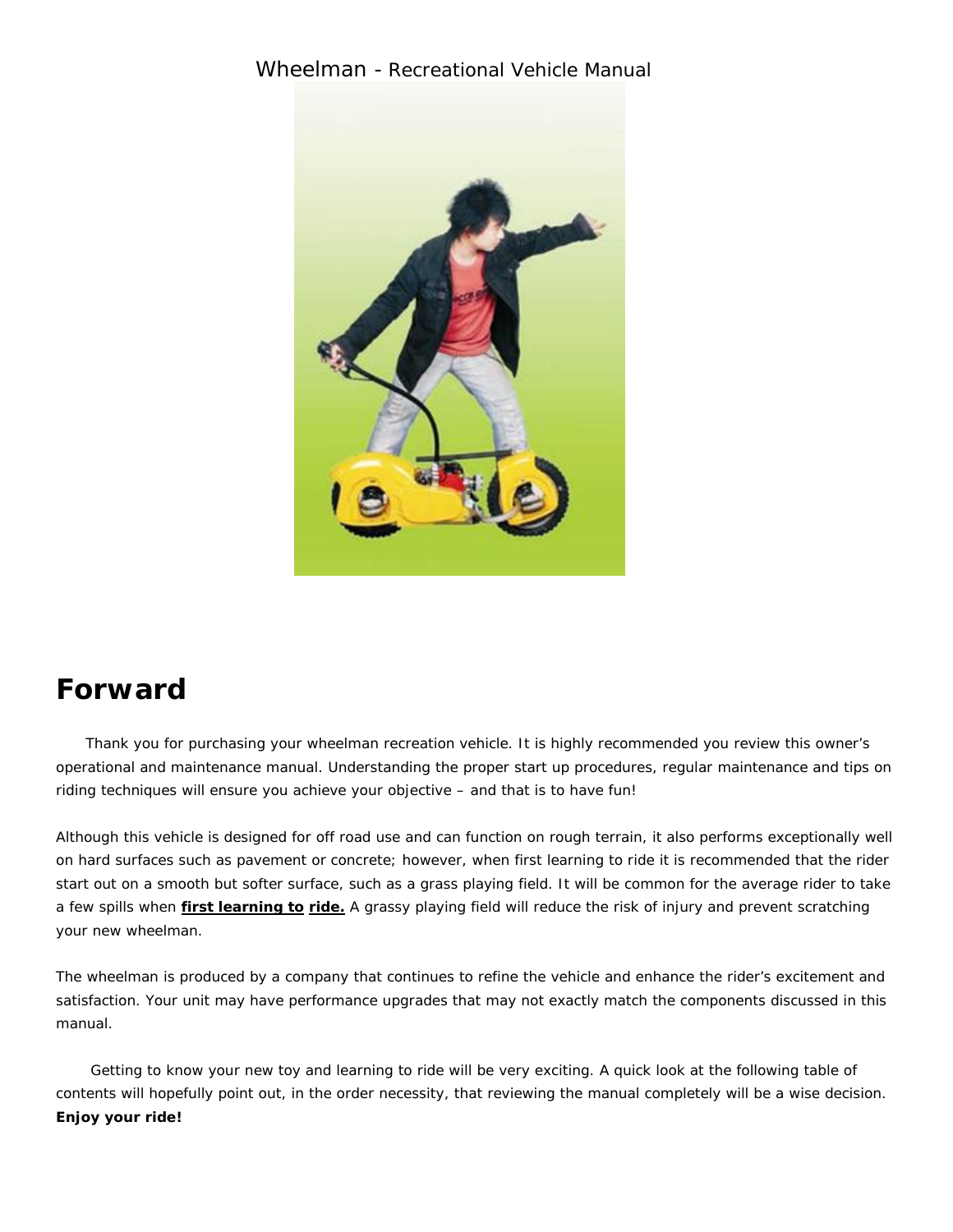### **Removing your g-wheel from the packaging**

 Ensure that the packaging is correct side up. It is strongly recommended that all packaging be removed carefully and then returned to the box intact and undamaged. For moving purposes the original packaging will protect your wheelman from damage during transport.

 Lift out the throttle/brake handle and connecting cable first. Although the wheelman is a manageable 28 kg, having the cable catch on the packaging in the process of lifting out the unit, can cause an unexpected muscle strain. If at all possible, have someone assist with holding the lower packaging while removing the g-wheel from the box. Holding the fiber rod where it connects to the rear housing will find a point of balance. Included in the packaging is a fuel mixing container.

# **Visual and mechanical inspection**

Although every wheelman is produced using **vigorous quality controls**, because you are about to ride a motorized vehicle, it is **common sense to inspect your vehicle prior to riding**. It is also in the rider's best interest to know and understand the basics of how the machine works.

 You will notice the wheelman is of partial frame and partial split body construction. There is a **hinge** and hook mechanism for the **front wheel to pivot**, which does not come into contact with the hinge mounted to the stainless steel skid plate and frame. All self-locking nuts connecting the reinforced fiberglass or FRP as it is known in the industry will be secure. The four skid pads mounted to footplates will be fastened with nickel-chromed machine screws. The **chain** will be kept very **snug** on the rear sprocket by a **spring-loaded chain-tensioning wheel**. Both the front and back **wheels** will have a **little play** and may feel loose. This is **by design** and when under load of a rider this play will not be detectable.

The **lever** on the control grip for the rear **disc brake** will engage mid way through the lever's travel. This can be checked be placing a block under the skid plate, rotating the rear wheel by hand and engaging the brake. The g-wheel has an **automatic centrifugal clutch and brake.** This **prevents movement** of the vehicle **at idle** and will slow you quickly when you release the throttle.

The fuel tank is below the **carburetor,** a **purge bulb** is mounted on the top of the carburetor to prime the carburetor by pushing 3 times prior to engine running. Neoprene pads are wrapped around the **hub less wheel assemblies**. The high performance **49.99 cc engine** is mounted in the center of the unit with the carburetor facing forward and the **exhaust expansion chamber muffler** unit facing to the rear. **Caution!** This exhaust system will be **hot** shortly after starting the engine. The **pull start** handle and cord recoil system is located on the side of the engine. The two heavy tread **tires** have **inner tubes** and will have an **air valve** through the side of the tire.

**Note:** The correct tire pressure is **20 psi**. Although this is will have been checked before leaving the factory, due to different climatic conditions and elevation, tire **Pressure** can fluctuate. Incorrect tire pressure can cause riding difficulty and cause Damage to the tire and rim. Pre-ride inspection should include the use a tire gauge to check and fill or release if necessary.

This brief visual walk about of your Outback will **prepare you for the next phase of your adventure**.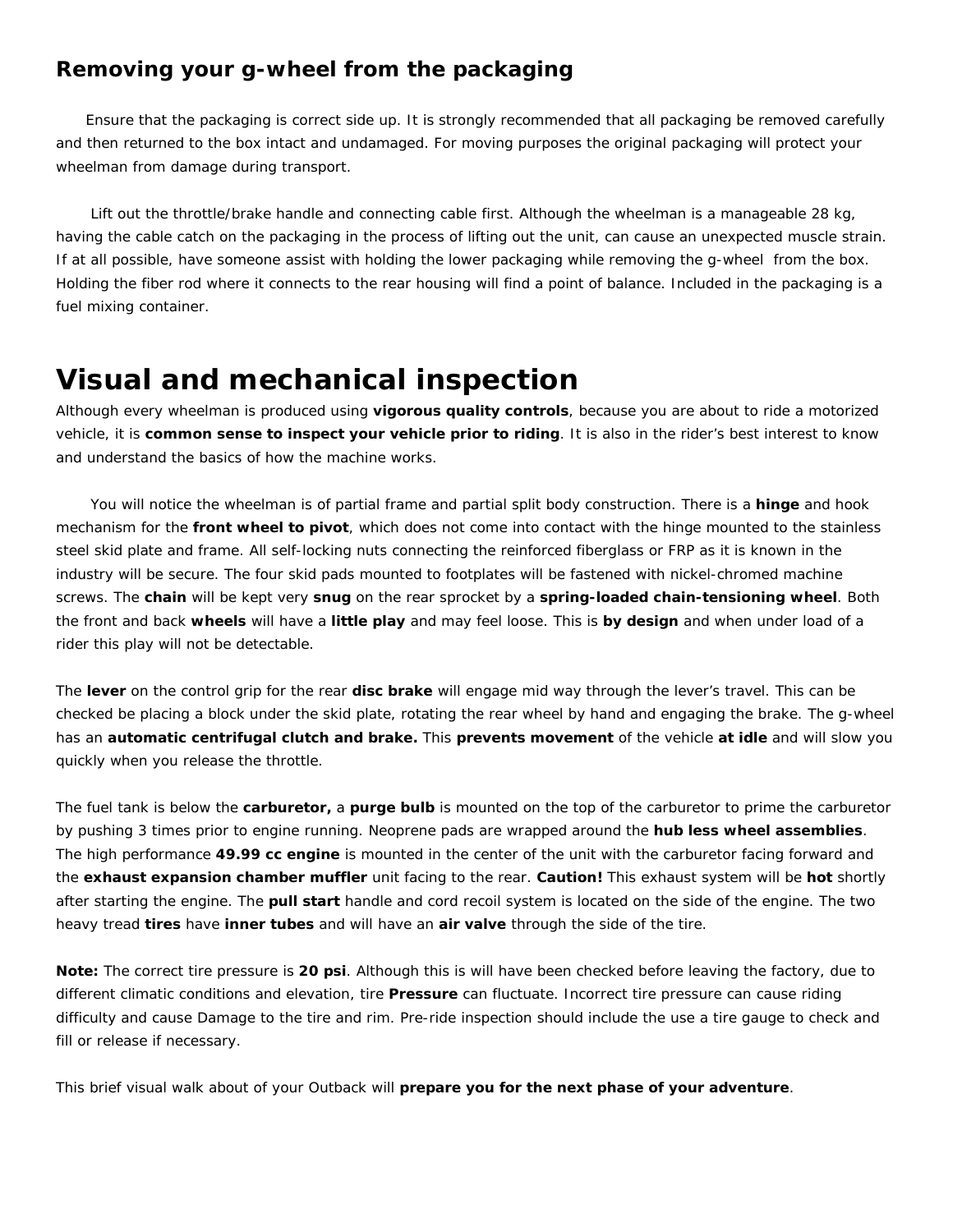# **Preferred Stance**

The wheelman is designed to suit both **natural (left foot forward)** and **goofy (right foot forward)** riders. The vehicle has been **preset** to accommodate **natural riders.** Having the incorrect foot forward can make balance surprisingly difficult. To **switch** the set up **to goofy** stance, simply **remove** the **nut** that bolts onto the hook through the **rubber mount**, and **remove** the **hinge pin** by taking off the large **nut** attached to the top of the pin and **sliding the pin out**. **Flip** the **hook** over to the **other side** and refasten securely. How much you tighten the large nut will change how easily the front wheel turns, tighter for trails or learning, looser for advanced carving tight turns and low speed maneuverability.

# **Fuel**

 Your motor is a **2-cycle** high performance internal combustion engine. Four stroke engines have an oil reserve for lubricating all of the internal moving parts. A 2 cycle engines does not. Instead, a small amount of **2-stroke oil is mixed with the fuel** available at most gas stations. This fuel/oil mix in vapor form will **lubricate** all the moving **parts** in the crankcase chamber and the piston cylinder. **It is essential that oil be added the gasoline!** The proper mix depends on the type of oil. Generally, high performance 2-cycle oil the mix is 25 to 30 parts gasoline for 1 part oil (recommended for regular riding conditions), and for synthetic oil the mix may be as high as 50:1 for more performance. This will require carburetor adjustment. If the engine is running too hot then increase the oil ratio.



#### **Example: 30:1 means – 1 liter of gasoline will require 33 ml of oil**



#### **Note! Gasoline is extremely flammable and can ignite easily!**

- **Caution!** Always mix and pour fuel in a well-ventilated area, preferably outdoors.
- **Caution!** Always wait until the engine has cooled down before refueling.
- **Caution**! Always keep fuel away from an open flame or potential spark.
- **Caution!** Use proper fuel containers only.
- **Caution!** Do not smoke cigarettes while mixing or refueling.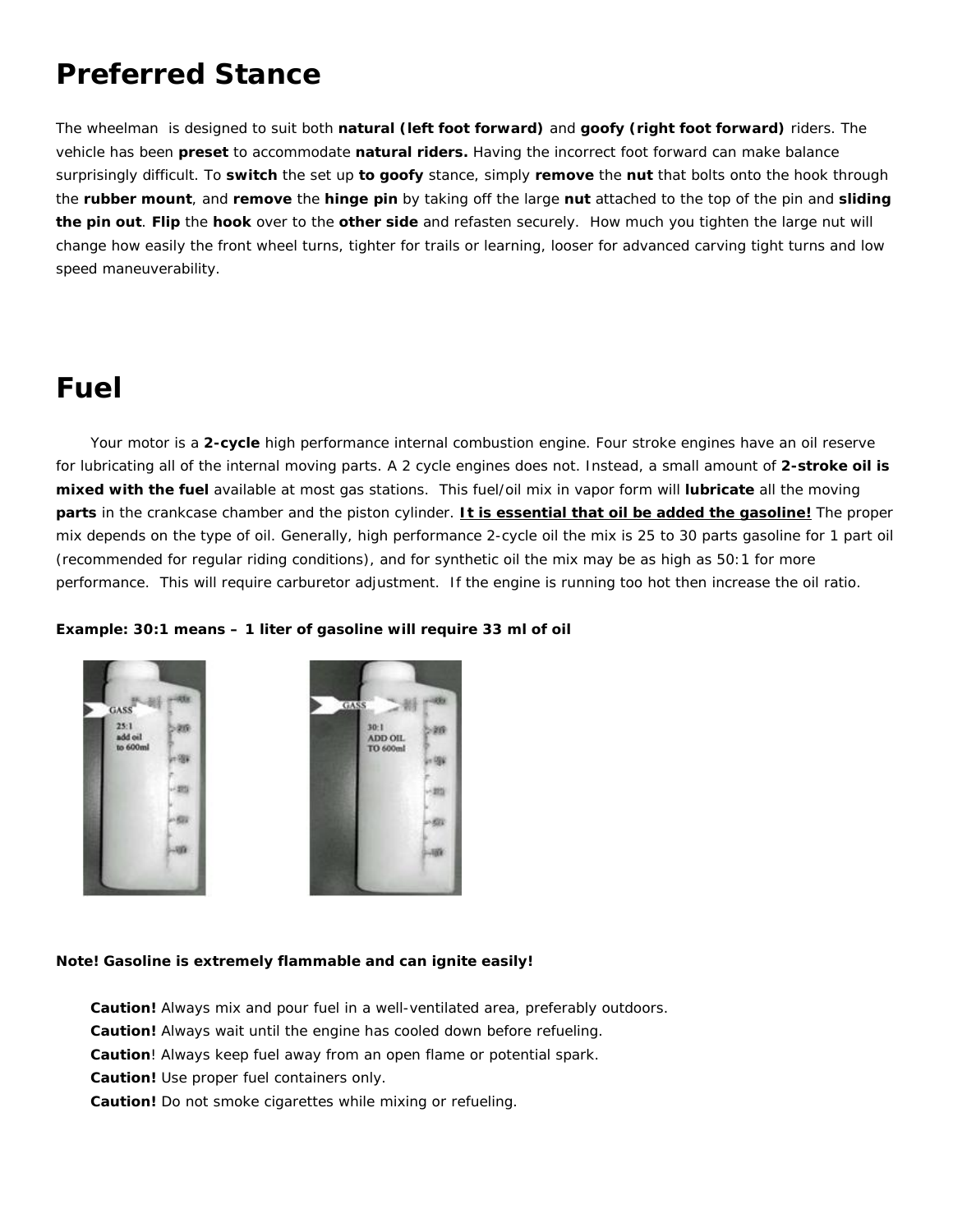**Tip**: For **regular** non-synthetic **2-cycle oil** expect to see a **small amount of blue in the exhaust**. This will mean that your engine is being lubricated. Too, much, however, may foul (dirty) the spark plug causing poor running conditions and will require replacement.

**Tip:** pour the required amount of oil into the empty fuel container first, add about 20% of the fuel, close the lid on the container and shake moderately to mix well, and then add the remainder of fuel required to obtain the correct ratio. How much to add will be explained on back of the 2-stroke oil container.

 The **advantage of 2-cycle engine** is far fewer moving parts (no valves for porting fuel and exhaust) which eliminates a lot of maintenance, makes rebuilding or upgrading the size of the engine very easy, and reduces the overall weight of the engine. And most significant, the spark plug ignites the fuel every second stroke, as opposed to one in four of a four stroke engine, **making the vehicle 2 twice as powerful for its size!**

## **Rider's safety gear**

 The type and amount of riding **safety apparel** will **depend** on the riding **conditions** and the rider's **preference**. New riders will learn at individual rates depending on experience of other activities. Snow boarders and skate boarders will start off with the biggest advantage because of the familiar stance and balance skill set. Others not to worry, the **wheelman is quick to master.**

 It is recommended for all, however, that a **helmet** be used at all times as well as elbow pads, kneepads, riding gloves, and wrist guards and even shoulder pads may boost one's confidence at the early stages.

# **Riding technique**

 Although discussion of the riding process will take place now, a thorough and complete read of this manual is necessary. Even though learning to ride the wheelmank is easy, here are some **tips to consider:**

#### **Note: remember about preferred stance:**

- 1.) Place the wheelman next to a railing or something to hold on to
- 2.) Let the vehicle rest on the front hinge hook and the same side skid pads
- 3.) Step into the footpads while holding onto a pole or something for support
- 4.) Push down on heels and pivot the vehicle into an upright position
- 5.) Standing vertical, and face the direction of travel, rotate your hips left and right
- 6.) Allow your feet to also turn forward until they wedge into the foot-wells

7.) Move your feet forward and back in the foot wells until your shins gently make contact with the neoprene padding and you feel comfortable rocking the machine back and forth. Put a little extra weight on the forward foot and bend at the knees a little

8.) Now looking forward, not down, gently rock the unit side to side and **familiarize** yourself with this **position** and

get the **feeling of balance**

9.) **Now you know what to achieve when riding**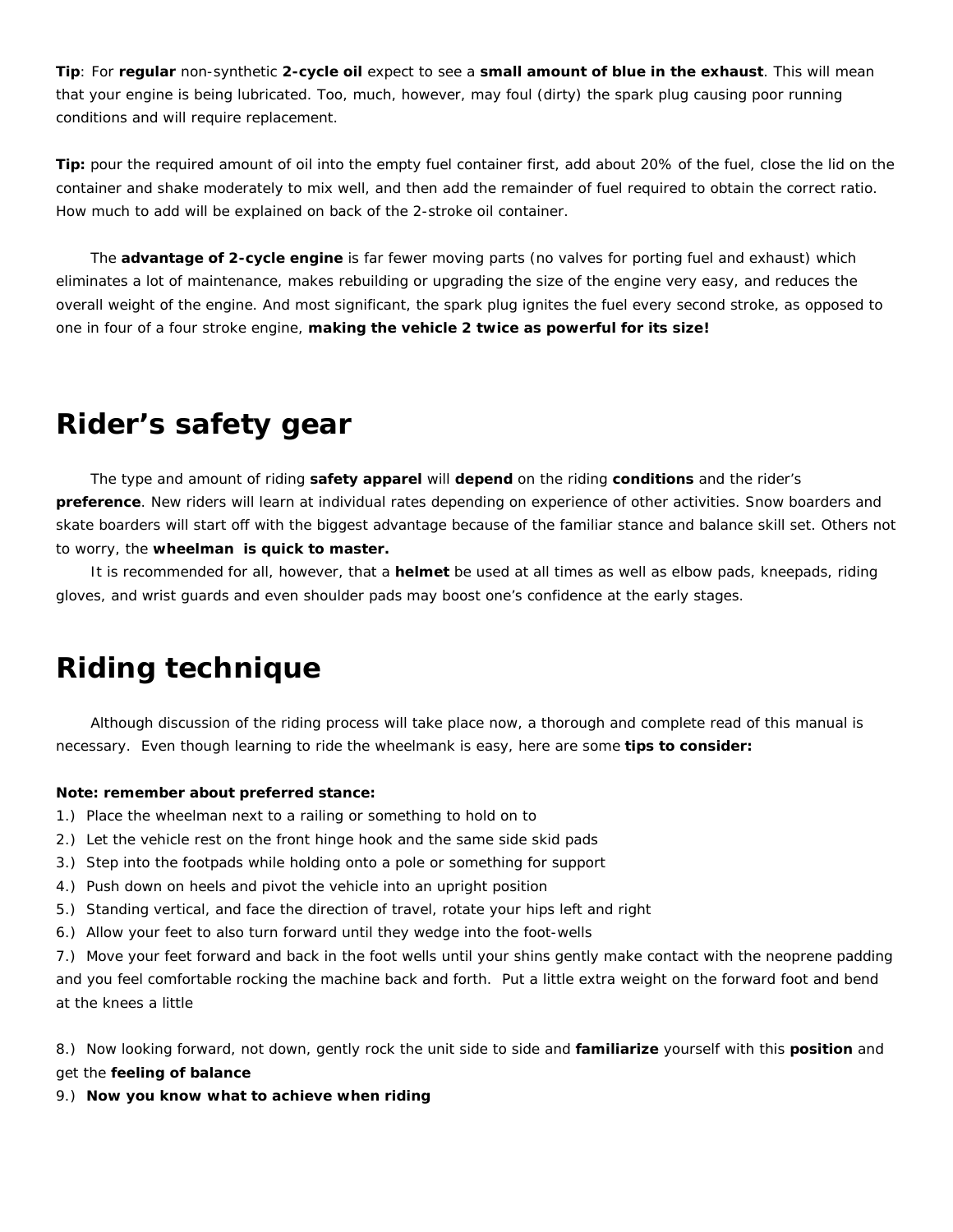

 **Later, when ready to go for the first time**, try this simple procedure with the engine running and the control lever in your hand. If your body will recognize the correct position without you having to discover it, you will be able to start effortlessly.

When you are **ready,** with the control in your hand and the **engine warmed up**, step into the foot wells. With the gwheel resting on the skid pads, push down on your heels, lift the vehicle to the upright position and at the same time moderately compress the throttle lever. This may take a few tries to get the amount of throttle and timing right to create the forward motion while maintaining your balance. You may want to start with the aid of a pole, wall or friend.

 Once you have learned this procedure, you will quickly learn that **throttle control** can **help maintain your balance**. If you feel your body weight start to lean too much to one side while in motion, a little extra throttle will push you back to a comfortable upright position. Both wheels act as gyros maintaining and assisting your balance while in motion. Finding out just how much is **part of the fun!** If you feel the front wheel turns too easily you may want to tighten the large nut on the "U" shaped arm (see preferred stance section). Good luck and have fun!!

# **Engine start up**

**Warning!** Always start the engine outdoors. The exhaust emissions in an

enclosed area are very harmful.

- 1.) Pump the primer bulb until fuel is seen flowing freely in the clear fuel line 3 or more times
- 2.) Hold the throttle/brake control lever in one hand
- 3.) Flip the choke lever (clear tube knob) on the carburetor to on the position, flat side back
- 4.) Place your left foot on the front wheel hook hinge to keep the vehicle stable
- 5.) Use your right thumb to push the operating switch to "on"

6.) Now pull the "Pull Start Cord" slowly until you feel it engage with the engine then pull quickly towards the front of the engine and not upwards which may damage the FRP. With one or two pulls the engine should fire then stall.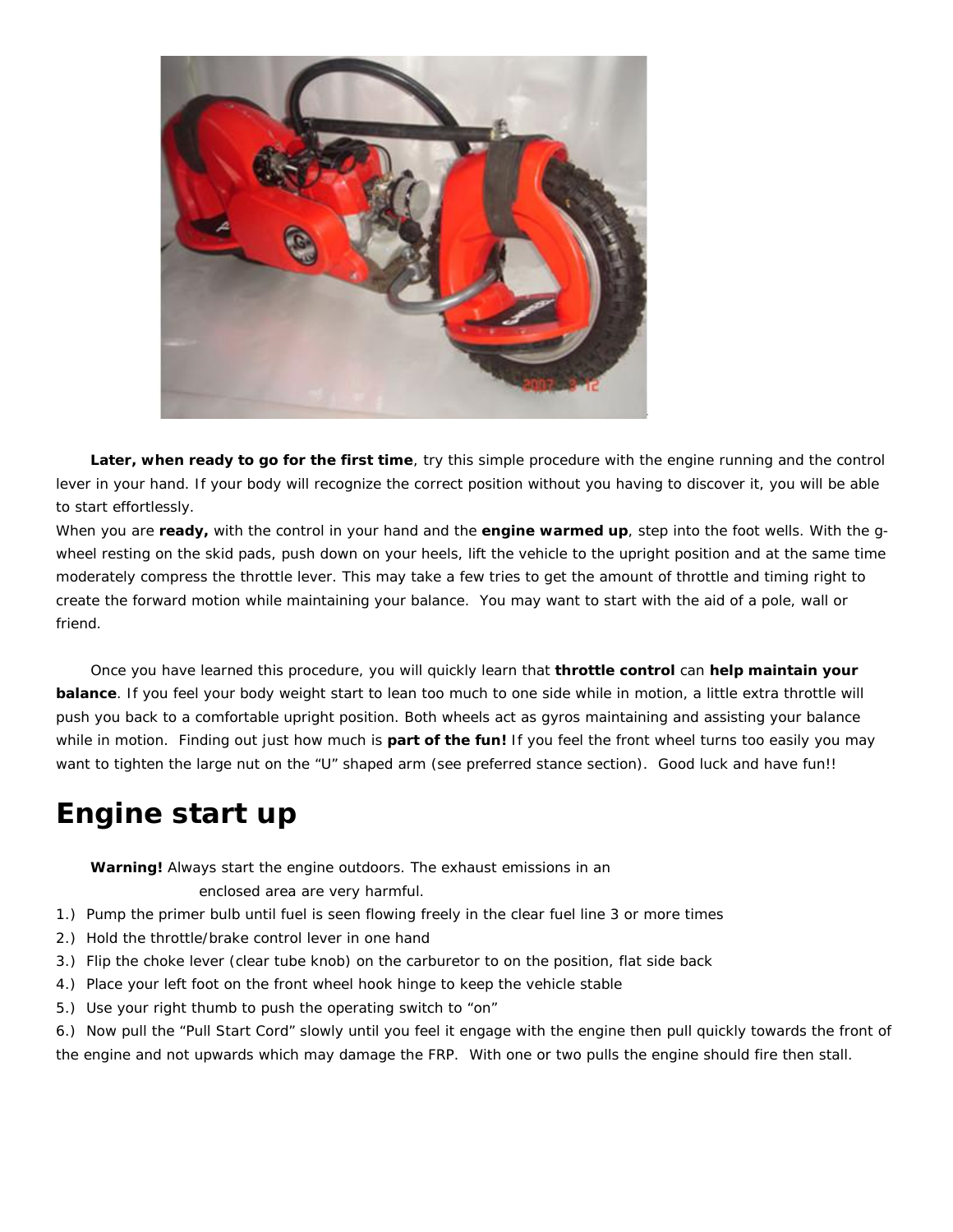

 **Caution!** Do not let go of the "Pull Start Cord" handle. Always guide it back into the recoil assembly.

7.) Turn the choke off, flat side down and repeat step 5 but as soon as the engine fires, give it a little pulsating throttle to prevent a cold stall

8.) Momentarily, the engine will idle without any extra throttle. Allow the engine to warm up. This will only take 2 to 3 minutes you may gently pulse the throttle during this time if it is rough idling.

 **Caution!** Do not over rev the engine when cold. High rpm revving without a load (rider) is harmful to the engine. **Best wait until you are on the machine!**

# **Carburetor adjustment**

 The wheelman utilizes a high performance carburetor. Each engine will be **tested at the factory** and have the **carburetor** adjustment **preset**; however, like tire pressure, **different** geographical **regions** may have **effect** on the **optimum settings** for your machine. Here's a simple **test** to see if your **settings are perfect:**

1) With a small slot screw driver, and one at a time, turn the low speed jet screw and the high speed jet screw from their current positions, clockwise all the way in, **counting the number of half turns** as you go. For Each screw, **record your findings** by writing them down here H\_\_\_\_\_ turns L\_\_\_\_\_ turns

**Caution**! It is extremely **rare** for an individual **to remember** the number of turns.

- 2) Once you have recorded this information, **return each screw to its factory setting**
- 3) Fully warm up the engine
- **4)** Place a block under skidpan so that the **back tire is off the ground**

5) Quickly compress the **throttle** to **full** and as soon as the **engine roars**, **back off** the **throttle.** The **response time should be almost instant!** If it is and the engine idles nicely, your **settings are perfect**. If not, proceed with some adjustments

6) You can change the idle RPM by adjusting the idle screw (screw with spring) in or out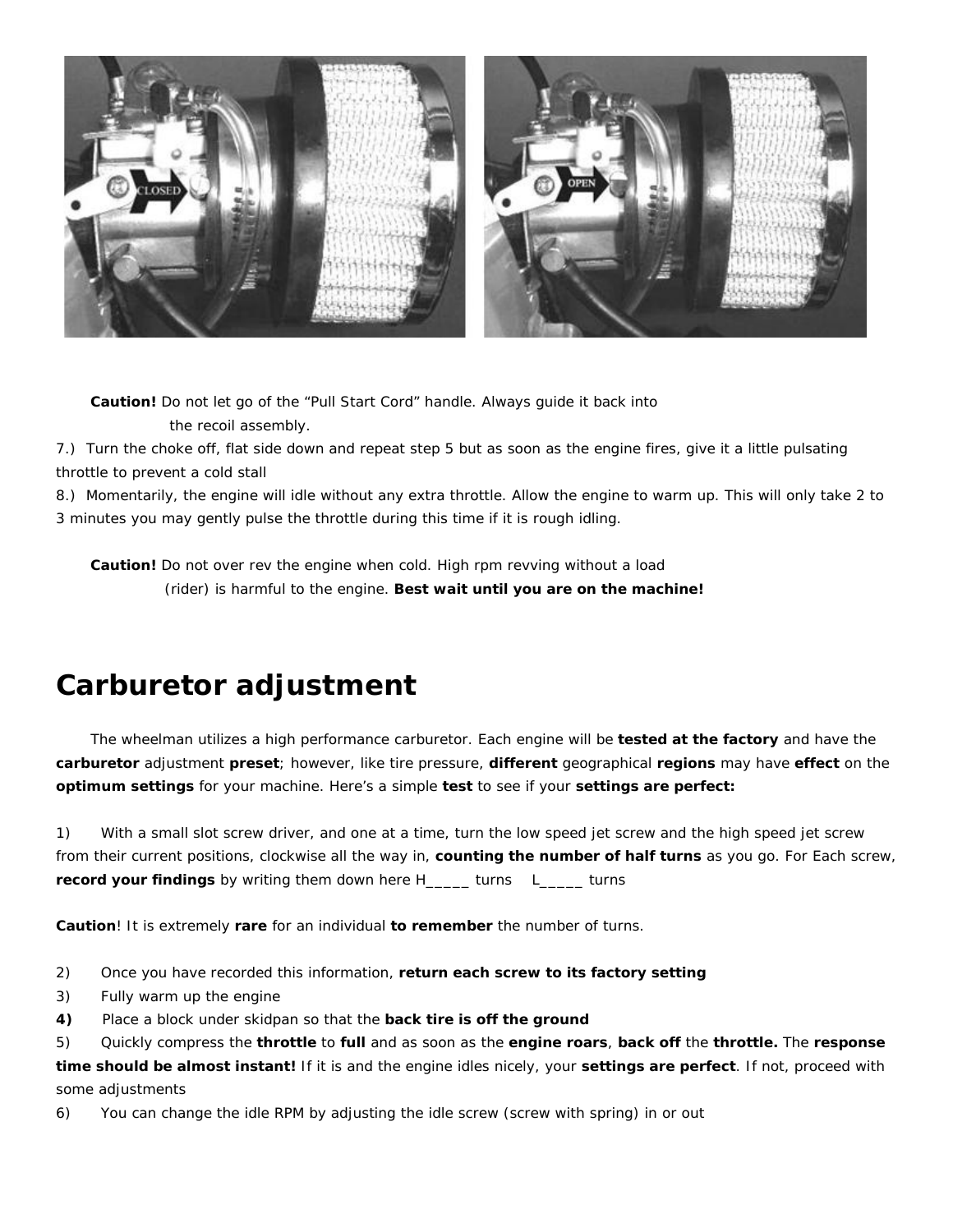

**For advanced mechanical skill owners only:**

**7)** Low Speed-Jet Screw: The low speed-jet screw marked L adjusts the amount of fuel added to the air passing through the carburetor at partial throttle, or up to 1/3 throttle openings. It is recommended leaving this as is unless you feel it needs to be adjusted. Turn the low-speed jet screw so once the engine idles steady, use the low throttle screw to get a slow chattering idle. If the engine slowly chatters and dies, then it is to rich and the low throttle screw must be turned in, to lean the mixture a bit (1/8 to 1/4 turn). If the idle speed gets too fast with the leaner low throttle setting use the Idle screw to get a slower idle speed. The ideal low setting is as rich as possible without loading up (Chattering & Dying). that the engines idle at its highest RPM. Adjust the idle screw to a nice purr about 800 RPM

8) High Speed-Jet Screw: This screw adjusts the amount of fuel added to the air passing through the carb from 1/3 throttle to full open. Now start trying different settings 1/8 turn at a time with the high-speed jet screw marked H and repeat the quick throttle compression, until the response is directly to high engine rpm while little or no hesitation, but remember to keep high rpm for brief moments only. The object of High Speed adjustment is to obtain the highest possible RPM under load (ride it) with the richest possible setting. The richer you can keep the mixture while still getting peek RPM the better. The engine will accelerate; it will live longer, run cooler and respond better. Just adjusting the high throttle screw for max RPM on the kick stand would leave the engine very lean and when the engine is under load it probably won't accelerate well at all and could seize. Instead, start rich and lean the mixture out in small increments (1/8 of a turn). Test each new setting under a load. Once the acceleration starts to suffer, you have gone too far. (Go back 1/8 of a turn). An optimum setting for typical stock engines is about 1 1/8 to 1 3/4 turns out.

9) **Once the high-speed adjustment is complete, reset the idle (step 6) to a nice soft purr**.

**Problem**: Engine chatters at full throttle and doesn't rev high.

**Solution**: The "H" screw is to far open. Close 1/8 turn and test under load until acceleration suffers and then open 1/8 turn.

#### **Problem**: Engine bogs from low speed.

**Solution**: The "H" Screw is to far close. Open it 2 or more turns and tune for chatter. NOTE: Worn parts, restricted exhaust and low cylinder compression can cause low speed bog.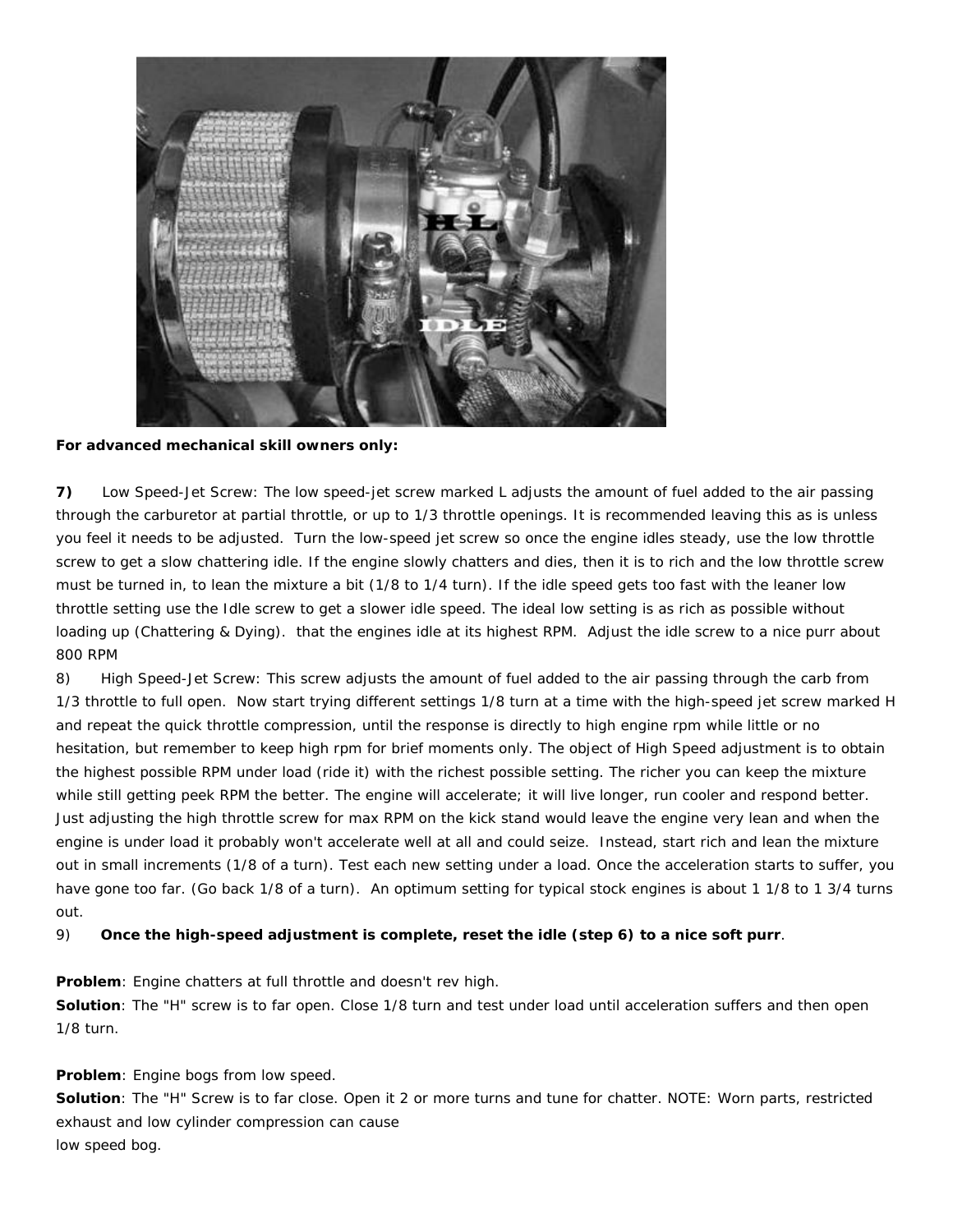**Problem**: Engine idles but slowly dies.

**Solution**: The low jet-speed screw is to far open. Turn in 1/8 turn at a time until idle cleans up. If idle speed is to fast after adjustment slow the idle down using the idle screw.

**Problem**: Engine idles smooth but runs poor under load unless throttle is full open. **Solution**: The low speed screw is too far in. Turn idle screw all the way clockwise and set a low idle using the low speed-jet screw.

**Problem**: Engine idles fast and stalls when you try to slow idle speed down.

**Solution**: These are the symptoms of an intake leak which usually occur at the manifold to cylinder gasket. You can check for leaks with the g-wheel running. Spray

WD-40 around the manifold, if the idle speed changes you have a leak.

# **Breaking in the engine**

 Watch the temperature, heat is your enemy. You can **break your engine in gently** (3 to 4 hours of moderate riding only reaching maximum rpm briefly and allow to cool every 10min) will give you maximum engine life **or break your engine** by maxing out the rpm continuously and risk engine failure not covered by the warranty. *You make the choice!* 

 **Tip:** It is **good practice** to treat your **engine** with a little **respect.** After a period of thrill seeking and racing (which your high performance engine will enjoy as much as you) let the **engine cool down before turning off**. This 2-stroke engine ignites fuel every second stroke…Notice that it is forced air cooled (no heavy water cooling system). Forced airflow by the flywheel through the cylinder foils cools the engine adequately. If the engine is hot, when you're riding stops, allow the engine to idle for a few minutes before turning off.

To turn off the engine, use your thumb on the control lever to push the switch up.

#### **Regular maintenance**

**Note:** Although riding conditions will effect fuel consumption, an average ride per liter

of fuel will be approximately 1 hour but much less during the break in period. Use the following table as a guide to hassle free riding.

| <b>Inspection</b>             | Every ride   | 20 hours        | 40 hours                 | 80 hours |
|-------------------------------|--------------|-----------------|--------------------------|----------|
| Tire pressure                 | Visual check |                 |                          |          |
| Screws, nuts, bolts Check for | tightness    |                 |                          |          |
| Hand break                    | Actuate      |                 |                          |          |
| Throttle lever                | Actuate      |                 |                          |          |
| Fuel and fuel cap             | Visual check |                 |                          |          |
| Chain                         | Lubricate    |                 |                          | Change   |
| Air filter                    | <b>Check</b> | Clean           |                          | Change   |
| Spark plug                    |              | Check and clean |                          | Change   |
| Cylinder bolts                |              |                 | Tighten if<br>necessary. |          |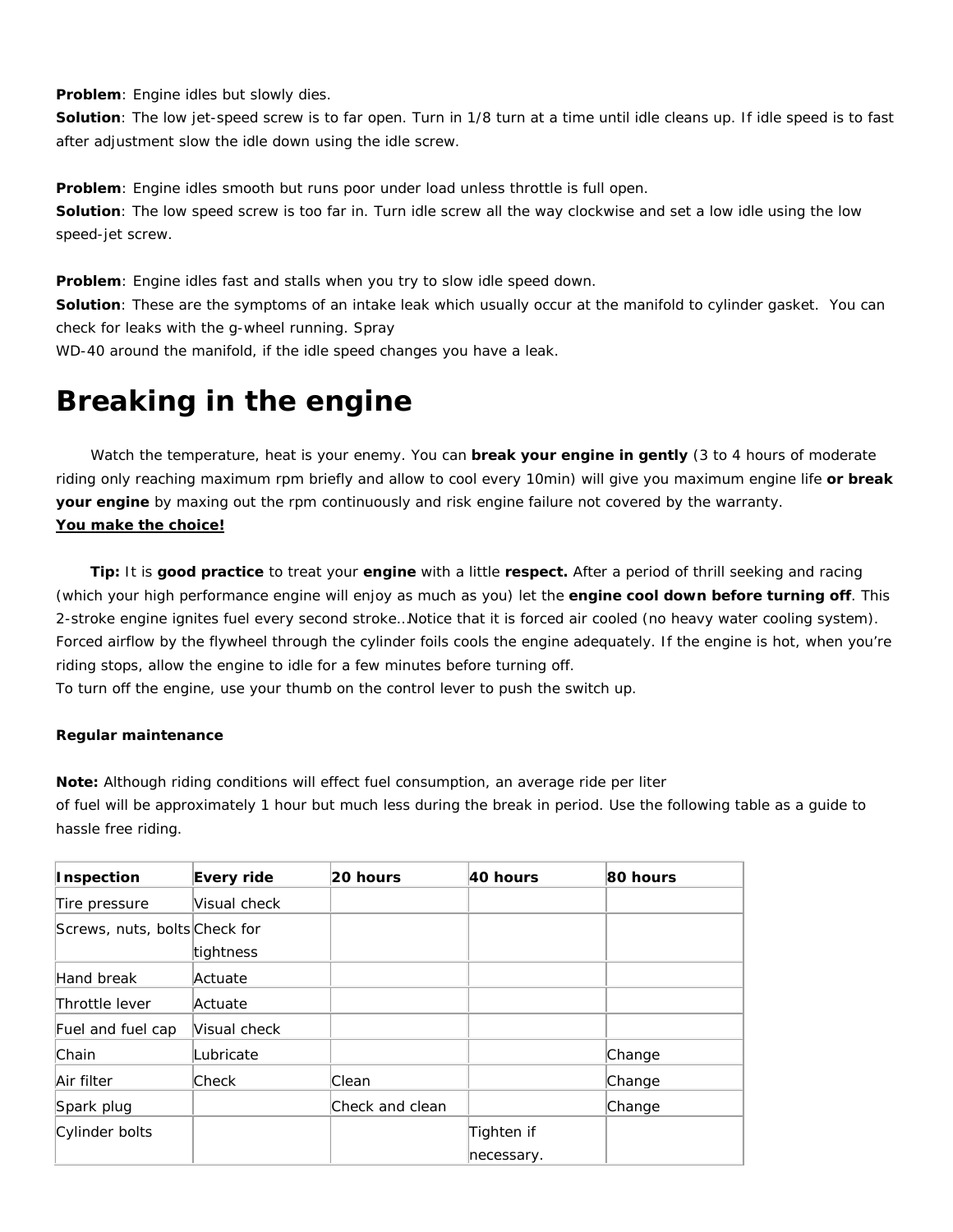# **Storage**

For periods of non-use (too bad, so sad…)

- Empty the fuel tank completely by lifting the unit and pouring the fuel out into a proper fuel container. Be sure to replace the fuel cap. This is recommended for periodic cleaning of the fuel tank as well.
- Remove the air filter and spay "Carburetor cleaner" into the carburetor
- Start the engine with the remaining fuel in the carburetor and spray another shot of carb cleaner into the carburetor. Let idle until engine stop due to no fuel remaining and remember to turn the operating switch to the off position.
- Clean the air cleaner with solvent and replace
- Remove the spark plug and pour a little 2-cycle oil (a thimble full 10ml) into the piston cylinder. Clean and replace the spark plug.
- Spray WD40 liberally over your metal parts.
- Lubricate the chain.
- Ensure your g-wheel is stored in a dry place.
- Replace the spark plug with new after new season start up.

# **Trouble Shooting**

 The g-wheel is one tough machine. It is build to withstand rough terrain and you are encouraged to ride it aggressively. However; like all machines with internal combustion engines, constant vibration can cause parts to loosen and even fail over time. Because you will be riding your Outback a lot, the following section should help to solve any problems and put you back on the trails.

**Note**: for the following procedures, where necessary see your dealer for the correct replacement parts.

**Note**: to remove the ride side panel (not recommended); first remove the flywheel aluminum cap over the panel. Use shims (or slot screw drivers) to wedge under the edge and tap moderately working around the circumference until it pops off.

## **Flat tire**

 - **Pressurize the tire** (do not assume you have a punctured inner tube – this is unlikely) to the specified 20 psi. If the tire seems to hold air it is possible there is leaky valve. Moisten a finger and then gently wipe the valve of the pressurized tire. Create a moisture skin over the valve and look for an expanding bubble. If this is the case then the valve is faulty and needs to be replaced.

**- Inner tube is punctured** and needs to be repaired: try using a tire sealant first if this does not work than remove the left side paneling over the rear wheel, or the side clear of the front connecting hook for the front wheel. Poke the valve to release all the air in the tube. Use several large slot screwdrivers to pry under the tire and gradually lift the tire from the rim (**too small a screwdriver will damage the rim!)** Work the screwdrivers in opposite directions, leaving extra screwdrivers in place if you have them will prevent from losing headway. It will get tough, but the **tire will stretch**. Once one edge of the tire is completely over the rim, the **tube can be removed and repaired**.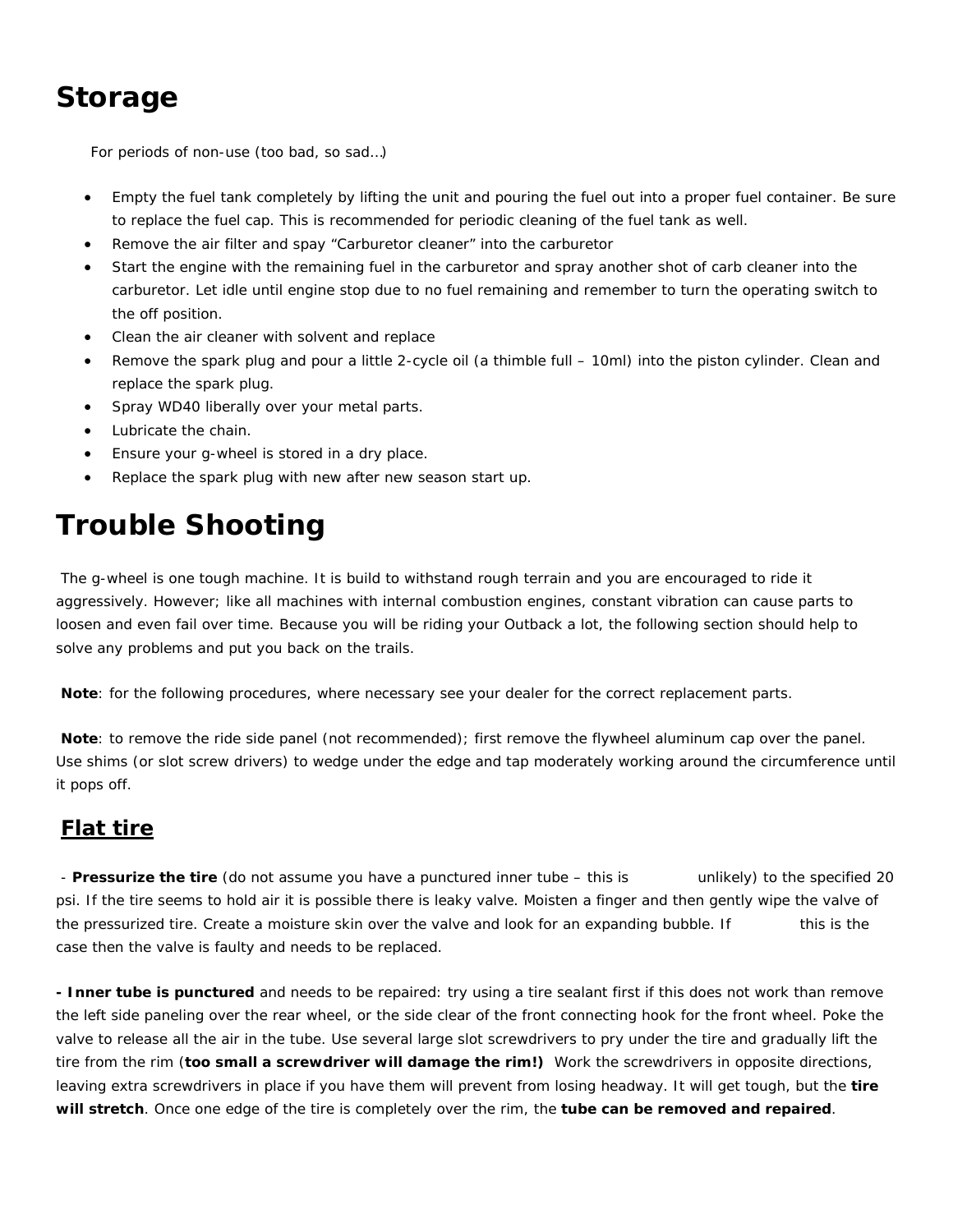### **Chain comes off**

-Inspect the chain tensioning wheel and ensure the spring and mechanism appears to be functioning.

- After **extended use**, the chain will **stretch and wear**, and become lose. Solve this by removing a link or ½ link in the chain and shorten. **Caution!** This is not difficult as long as you do not remove the side panel or chain from the front sprocket.

- find the master link and snap off the clip (notice the direction of the open end be sure to reinstall the same way with the closed end facing the direction of travel) pull out the master link and ½ link if present. If no ½ link is present then use a file (or dremel grinder cautiously) to reduce a link pin and tap out with a nail set or small punch. Reinstall the master link and clip connecting the chain once again.

-it is recommended that a new chain be replaced approximately every 80 hours

### **Pull cord breaks**

- Remember to always guide the pull cord back into the recoil mechanism
- In the event the cord breaks, it will need to be replaced. Do not shorten this

will make starting difficult.

- To repair, remove the side panel (always double check to ensure all mounting

nuts have been removed before pulling off). Remove cord from recoil

mechanism, making note of position, and replace (this is an item that can be

replaced from other similar applications, such as a lawn mower or chain saw)

### **Pull cord mechanism fails**

- Follow the steps above and replace the mechanism (see dealer for replacement)

### **Muffler rattles loose**

 - The bolts fastening the muffler to the engine cylinder are under tremendous stress of vibration, constant heating and cooling and although unlikely, should this happen excess noise will be the main indicator. If not left unattended, no damage will occur. Remove the left side panel and tighten left muffler bolt. Repeat for right side to access right muffle bolt, tighten and reinstall panel.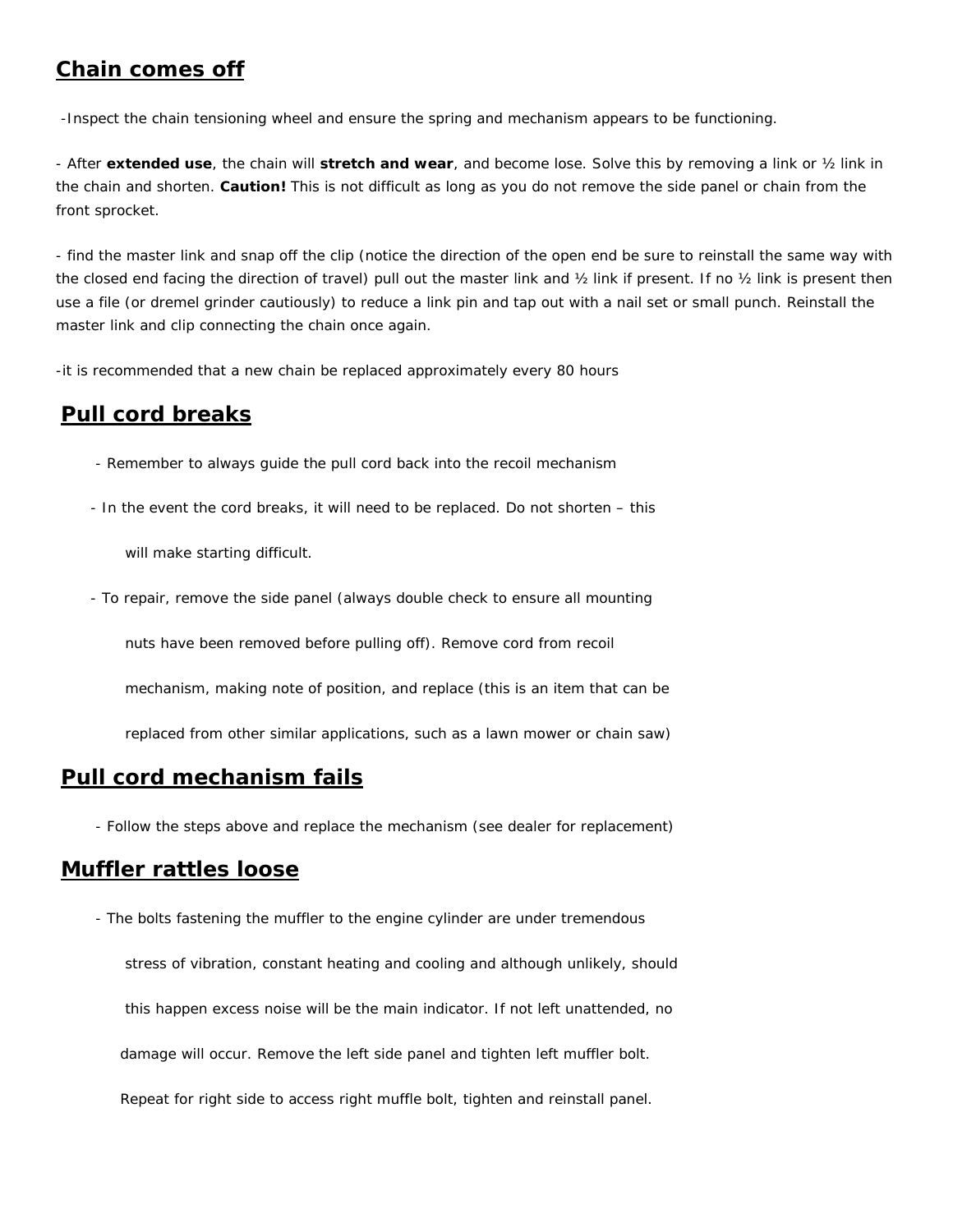- Indicators might be: excess chain noise, chain keeps coming off, excess chain wear
- Position the g-wheel upside-down, rigging some from of holding

 system. Rotate the back wheel and observe the configuration between front and rear sprockets. If the back sprocket seems to wobble considerably, take your time to determine which rim roller will need to move laterally, remove the appropriate side panel, move the inside roller nut to the new position, and replace the panel. This procedure may require a little trial and error.

### **No brake**

- inspect cable for damage. If broken, replace it.

 - if cable appears to be okay, check that cable is clamped securely at the housing lever attached to the disc brake assembly. It make be sliding through and not engaging this lever. If the hand control lever compresses all the way to the grip before engaging the brake, an adjustment can be made on the underside of the control grip lever by turning, adjusting and then locking.

- If all of the above are in order, the disc pads may be excessively worn and need

replacing by removing the right side panel to access the disc brake assembly.

### **No throttle**

 - Inspect the throttle lever. It is possible to ride over the control grip and cause damage to the trigger or this unit. If this assembly is damaged it will need to be replaced.

### **Engine will not start**

Complete the following checklist before going further:

- 1. Is the control grip start switch on?
- 2. Ensure that there really is fuel in the tank
	- 3. Is the carburetor primed (compress the primer bulb until you see fuel)?